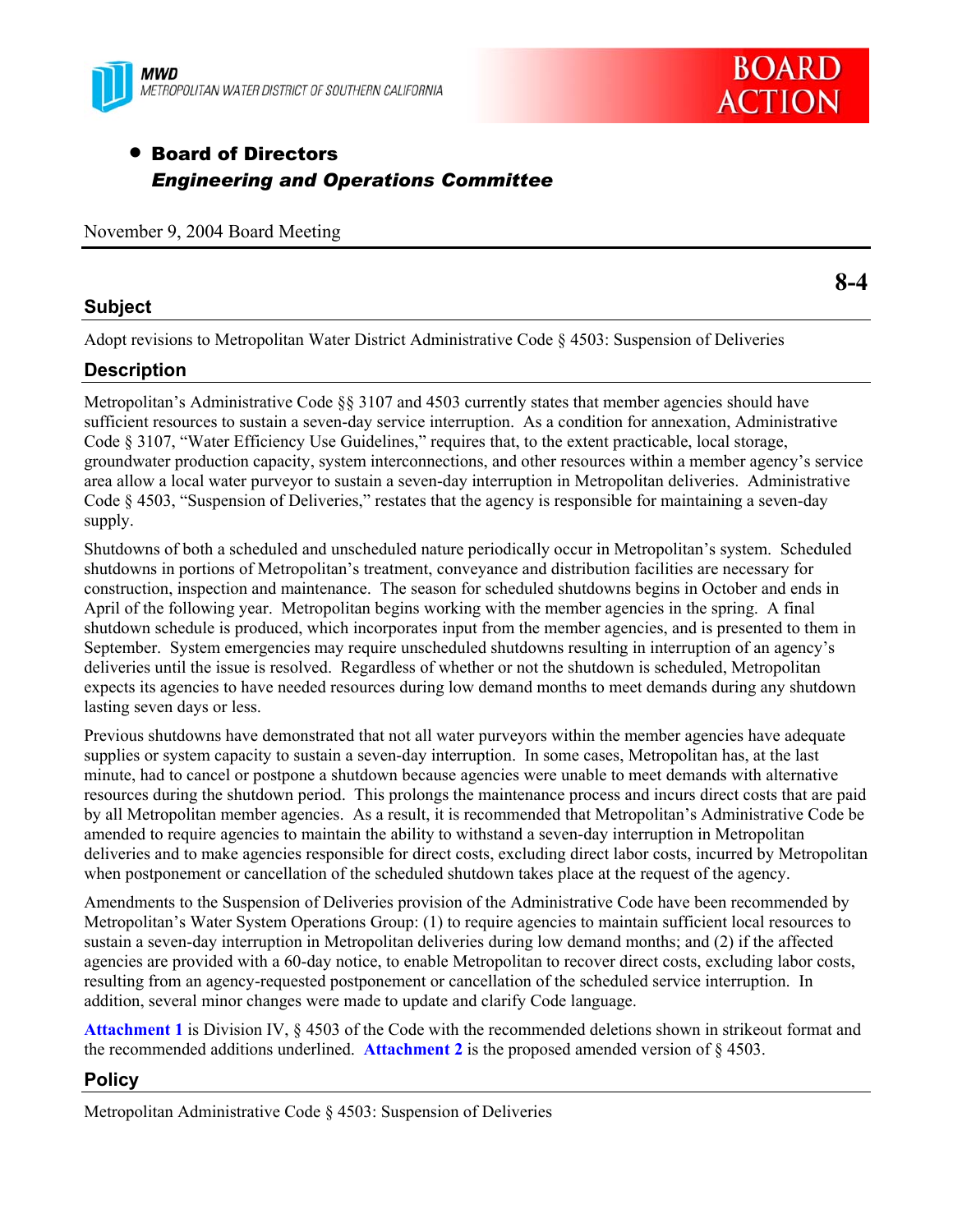# **California Environmental Quality Act (CEQA)**

CEQA determination for Option #1:

The proposed action is not defined as a project under CEQA because it involves continuing administrative activities, such as general policy and procedure making (Section 15378(b)(2) of the State CEQA Guidelines). In addition, the proposed action is not subject to CEQA because it involves other government fiscal activities, which do not involve any commitment to any specific project that may result in a potentially significant physical impact on the environment (Section 15378(b)(4) of the State CEQA Guidelines). In addition, where it can be seen with certainty that there is no possibility that the proposed action in question may have a significant effect on the environment, the proposed action is not subject to CEQA (Section 15061(b)(3) of the State CEQA Guidelines).

The CEQA determination is: Determine that the proposed action is not subject to CEQA pursuant to Sections 15378(b)(2), 15378(b)(4), and 15061(b)(3) of the State CEQA Guidelines.

CEQA determination for Option #2:

None required

### **Board Options/Fiscal Impacts**

#### **Option #1**

Adopt the CEQA determination and revisions to Metropolitan Water District's Administrative Code Division IV, Chapter 5, § 4503, Suspension of Deliveries.

**Fiscal Impact:** Receipt of unrecoverable costs, excluding labor costs, from the agency delaying the maintenance activity is variable depending upon the magnitude of the shutdown.

#### **Option #2**

Decline recommended Code amendments.

**Fiscal Impact:** Metropolitan continues to incur additional ramp-up costs and consequences of postponed maintenance activity at variable amounts depending upon the magnitude of the shutdown.

### **Staff Recommendation**

Option #1

10/22/2004 *Date* 

*Jill T. Wicke Manager, Water System Operations* 

10/22/2004 *Date* 

*Ronald R. Gastelum Chief Executive Officer* 

**Attachment 1 – Division IV, § 4503 of the Code (Strikeout version)** 

**Attachment 2 – Division IV, § 4503 of the Code (Clean version)**  BLA #3152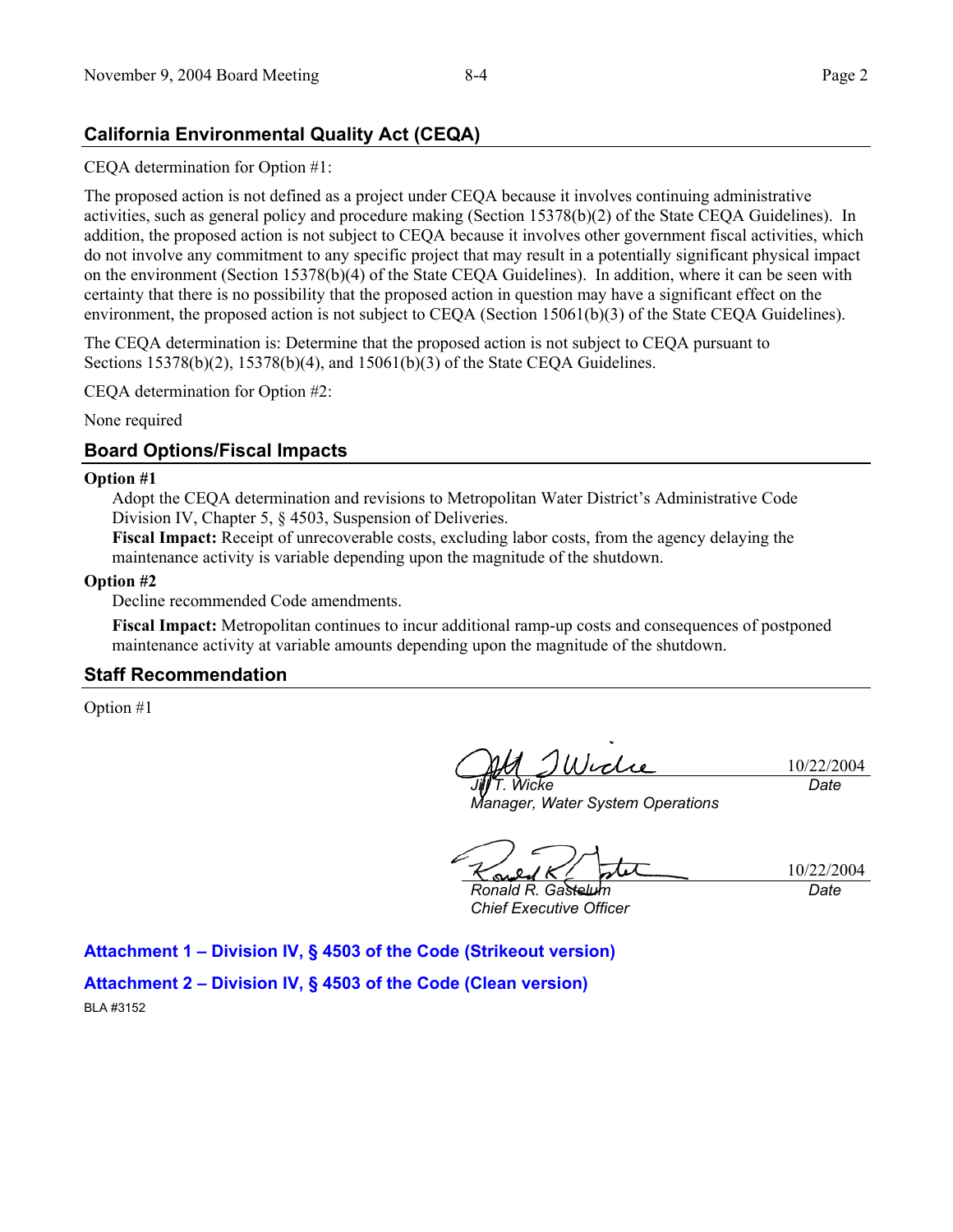# **THE ADMINISTRATIVE CODE OF THE METROPOLITAN WATER DISTRICT OF SOUTHERN CALIFORNIA (Showing additions and deletions) DIVISION IV WATER SERVICE POLICIES**

### **§ 4503. Suspension of Deliveries.**

 Whenever repairs or maintenance of the District's system, in the opinion of the Chief Executive Officer of the District, shall require suspension of delivery of water at any point or points, such delivery may be suspended without liability on the part of the District; provided, that except in cases of emergency, as determined by the Chief Executive Officer, notice of such suspension of service shall be given to the affected member public agency in advance of such suspension. Metropolitan will make a concerted effort to notify and work with member public agencies regarding all scheduled interruptions. The District will schedule non-emergency interruptions for the low demand months of the year, typically October through April, in coordination with the member public agencies.

 Each member agency shall have sufficient resources such as local reservoir storage, groundwater production capacity, system interconnections or alternate supply source to sustain should have a sevenday supply of water in case of an interruption in Metropolitan deliveries based on annual average demands. If a member public agency has been provided with a sixty (60) day notice of when an interruption in service is to occur, the member public agency shall be responsible for and reimburse direct costs, excluding labor costs, incurred by Metropolitan in the event that a scheduled nonemergency interruption of up to seven days is postponed or cancelled at the request of the member public agency as a result of insufficient local resources, and the District agrees to such cancellation or postponement. Direct costs shall be determined by Metropolitan's Chief Executive Officer, in consultation with the affected member agency. These direct costs shall be applied to the member public agency's water invoice following cancellation or postponement of the shutdown.

Except in cases of emergency, the District, working with the member agencies, will produce a shutdown schedule each September for the annual shutdown season from October through April. The District will also develop a three-year shutdown schedule, which will give notice of the proposed shutdowns greater than seven days at least one-year in advance. notice long term (over seven days) shutdowns at least one year in advance and produce a shutdown schedule in September for shutdowns less than seven days.

 Replenishment Service certifications will be adjusted for the reduction of credits that are accrued due to shutdowns that are greater than seven days. No adjustments will be made for shutdowns seven days or less unless the member agency provides a service to the District by serving another member agency in-lieu of District deliveries during a shutdown even if the shutdown is seven days or less.